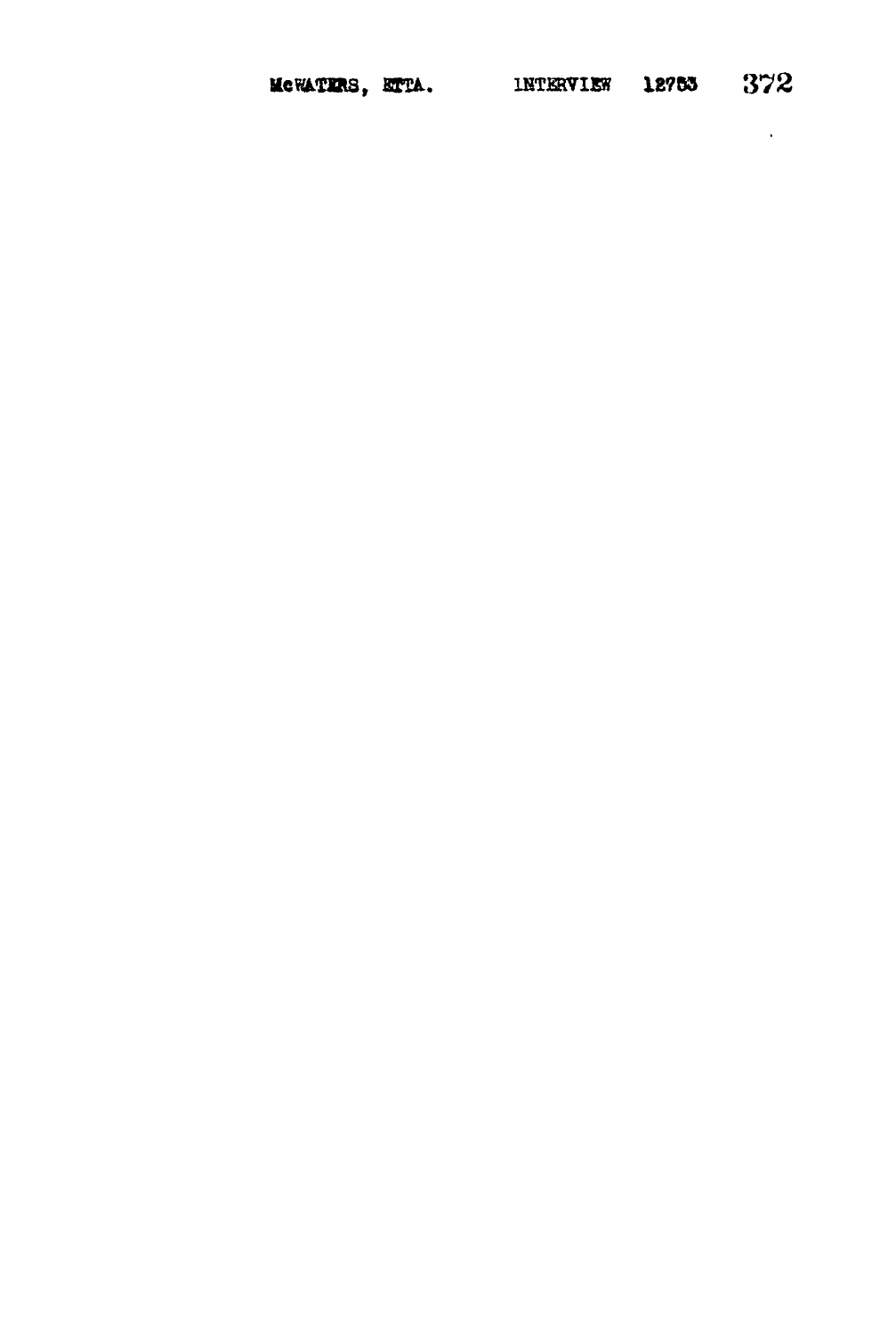| MOWATERS, ETTA,<br><b>IMTERVIEW.</b><br>Form $A-(S-149)$<br><b>BIOGRAPHT FORM</b><br>WORKS FROGRESS ADMINISTRATION<br>Indian-Pioneer History Project for Oklahoma | 12753<br>373 |
|-------------------------------------------------------------------------------------------------------------------------------------------------------------------|--------------|
| Field Worker's name <b>Namnie Lee Burns</b>                                                                                                                       |              |
| This report made on (date) January 19                                                                                                                             | $193^8$      |
| 1. Name <b>Etta MoWaters</b>                                                                                                                                      |              |
| 2. Post Office Address Miami, Oklahoma.                                                                                                                           |              |
| 3. Residence address (or location) 501 F. Northeast.                                                                                                              |              |
|                                                                                                                                                                   |              |
| 5. Place of birth North of Fairland on Hudson Greek.                                                                                                              |              |
|                                                                                                                                                                   |              |
| Place of birth Fairland<br>Name of Father Amos Berry<br>6.                                                                                                        |              |
| <b>Born October 12, 1860</b><br>Other information about father                                                                                                    |              |
| 7. Name of Mother Elmeda Rhonemus Berry Place of birth Indiana                                                                                                    |              |
| Other information about mother Born in 1858.                                                                                                                      |              |
|                                                                                                                                                                   |              |

Notes or complete narrative by the field worker dealing with the life and story of the person interviewed. Refer to Manual for suggested subjects and questions. Continue on blank sheets if necessary and attach firmly to this form. Number of sheets attached 8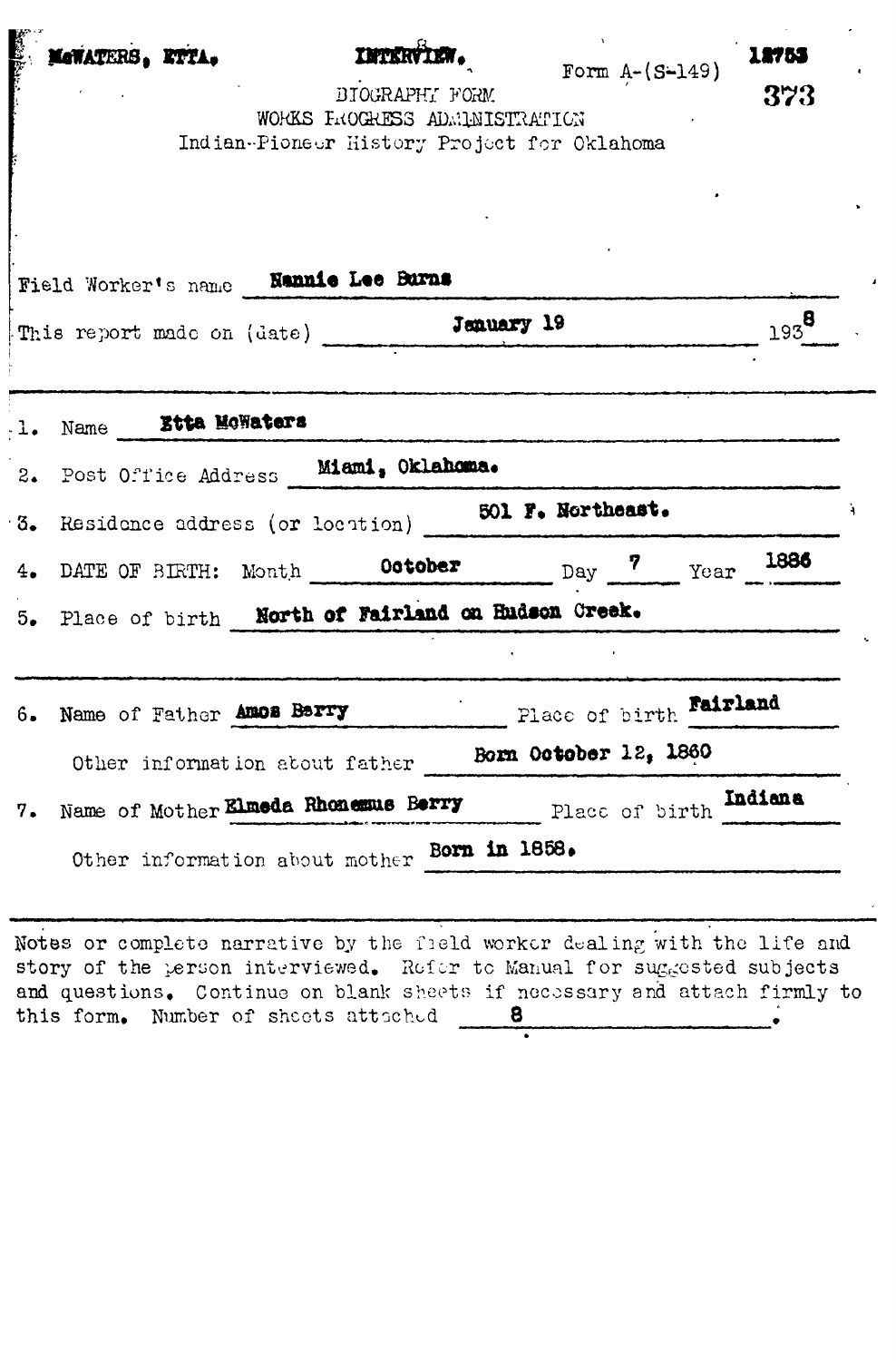**Hannie Lee Bums Investigator January .19, 1938**

k.

**lais\*view with Etta MoWaters,** 501 F. Northeast, Miami, Okla.

**My grandfather, Martin Berry, was born in Dent County, Missouri, and came to the Indian Country nd settled on otato Mound just south and east of Fairland, before the Civil /far. He married Mary<sub>i</sub>a Cherokee woman**, and they hod four boys and one of them was my father, Amos Berry, who wis born here October 12, 1860. In 1884 my father married Elmeda Rhonemus, a white **woman, who was born in Indiana in 1S58. I, their only child}was** born GB Hudson Creek, north of Fairland October 7, 13:6.

My grandmother died befo e the War and that left Grandfather **with his boys to raise end during the ftar. he kept them together at his home on Potato Mound, with their help doing all the neces~ sary home-work. He had built a log cabin here which was their home. As he had his small children to lo k after, he did military duty in the Mllitiafeonneated with the Southern Army, and was not** often far from home many days at a time. I have often heard them talk of the bushwhackers and how they tried to :et my **grandfather\***

Father and Mother, after they were married, lived in a small house on Hudson Greek one-half mile west of the Brack Weir farm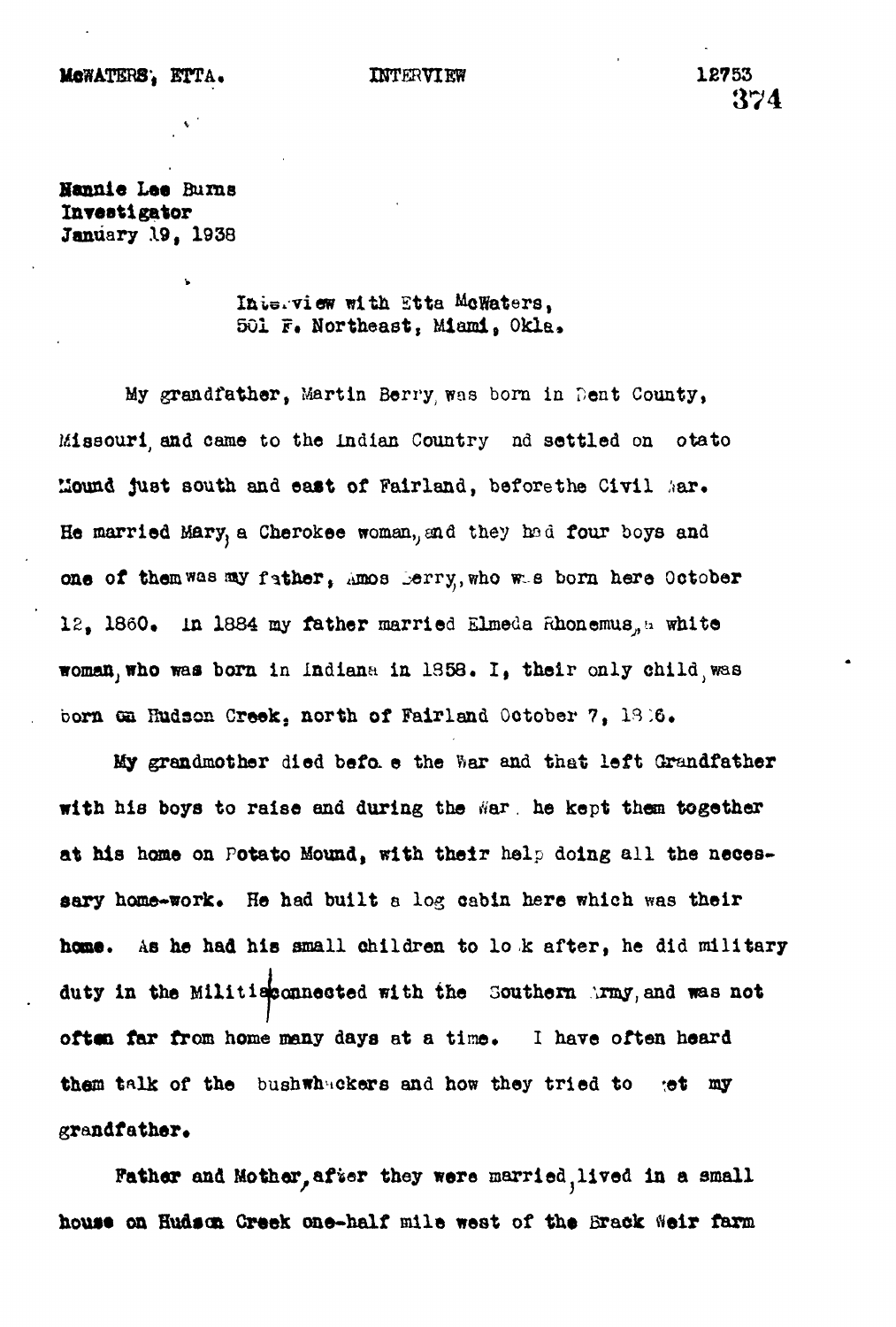$\mathbf{2}$ 

until I was four years old. Father had farmed and now that he was getting a start, he decided to move over on the Neosho River north and east of Fairland and on the land that adjoined Uncle Frank Connor's 1 nd on the east.

Here about a quarter of a mile south of the Neosho River, on a hill facing the south with the timber and the river back of the house, and near a large spring at first Father built a two-room box house, and later, as he could, he added to it until he had completed the house as it now stands, which I would call a four-room and attic house. His barn and other outbuildings were built of logs and these buildings are still standing and are still used by the persons who now live on the place. They are in poor condition, however, and today include the log barn, a another small log building in the barn lot and also/poultry house which stands southeast of the house.

## The Berry Ferry.

About a half a mile east of where the Connor Bridge now crosses the Neosho River and north of the house, my father put in a ferry-boat which was run by pulleys and a cable. This boat was large enough to carry two wagons at one time. The old Military Stage had been abandoned before this and now there was so much more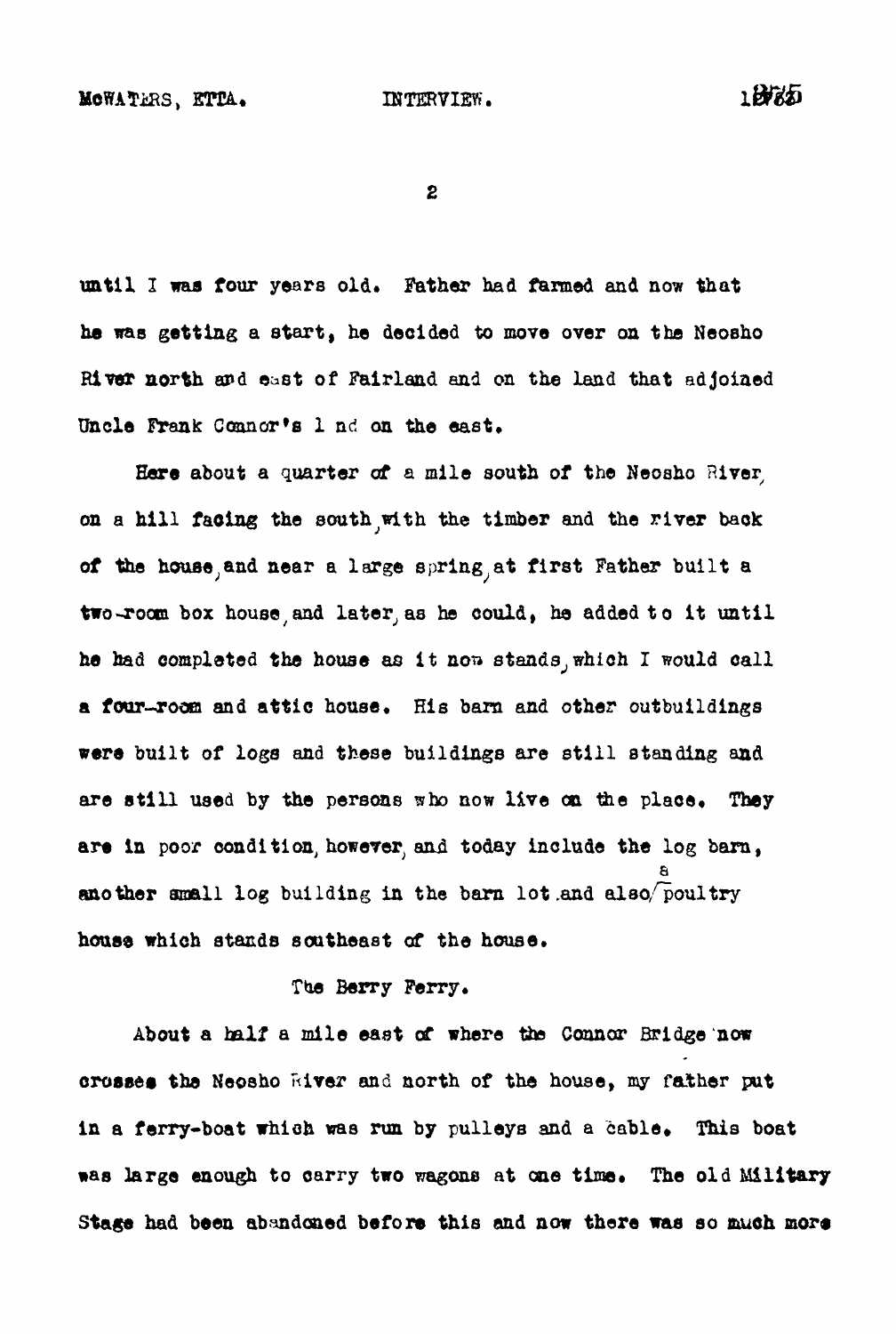$\overline{\mathbf{3}}$ 

travel in this country, than there had been and the ferries were so far apart in these days that many people crossed here. especially those coming from the Ottawa Nation as far away is Barter Springs, Kansas and enec., 'issouri. The ferry closest to us on the river above us was at Miami at that time. Once I remember, the Miami Ferry Boat got loose at Miami and when the river was high it came on down the river pest Father's nd caught in the trees on the bank only a short distance below Father's -lace. Father's boat got away twice during the time that he ran it. Cnse he was on it when it broke loose and I cried when I saw him  $\gcd(n)$  down the river on the boat and Mother tried to comfort me and to tell me that Father would be all right and would be caught somewhere along the banks, but  $$ was not convinced and replied, ".ell, I wish I had put a biscuit in his ocket so he wouldn't get hungry".

The ferry was caught and lodged just west of Eyandotte above where the Spring .nd Neosho Rivers flow together. Father ran this ferry at this place nine years. By this time roads were more numerous and some bridges ware being built so Father discontinued the ferry and gave all of his time to farming and the reising of **cattle.**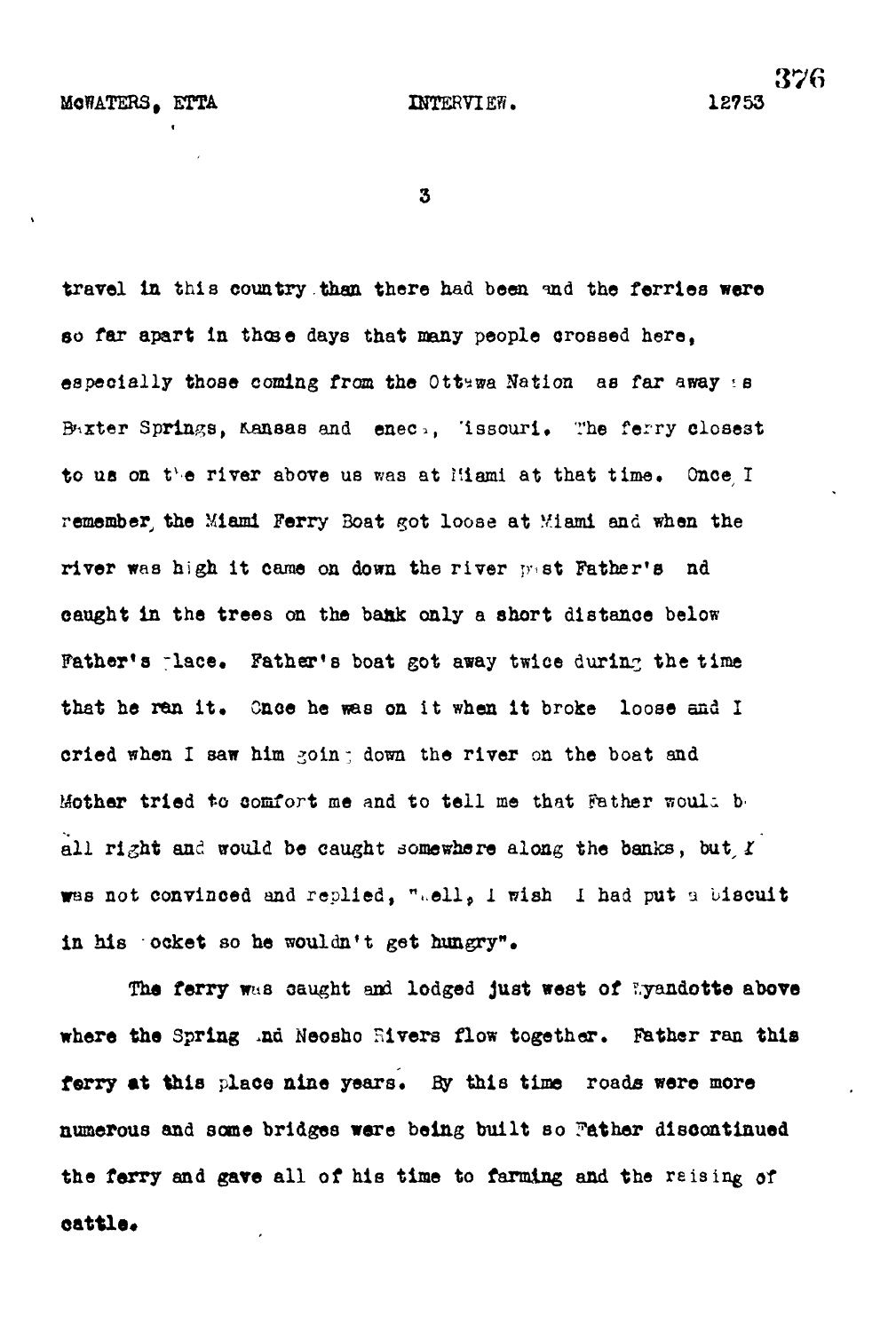$\overline{\mathbf{4}}$ 

In the Berry cametery there were som markers which were quite old for during the Civil war some soldiers were buried there, who had been killed in a skirmish near there and in **those days they had no cemeteries as they now have so when** some of the folks who were living near lost members  $\alpha$  their family t e relatives brought the bodies there sad the cemetery was started in this way. While we lived there my father always looked after this cemetery with the hel<sub>i</sub> of the neighbors whose **folk s were buried there , AS i t wis kept up and looked afte r i t** became the main cemetery in that part of the Nation, the next large cemetery being at Ottawa over in the Ottawa Nation. It sontinued to be the largest one until the cemetery w s started **a t Fairland.** *the* **one a t that plac e had a good road to i t and** as the older people changed, the "airland Cemetery was the better cared for so people began to go there. Also the road from the **old Connor Home east to the Berry cametery would get so bad and** muddy sometimes that it was very hard to get to the cemetery.

**When Father took his allotment, knowing that this cemetery** was then large and hoping to see it continue, he threw out the ten acres on which it is located, but a Too-Late who perha<sub>/s</sub> **did not know that the cemetery was ther e allotte d it\*though i t**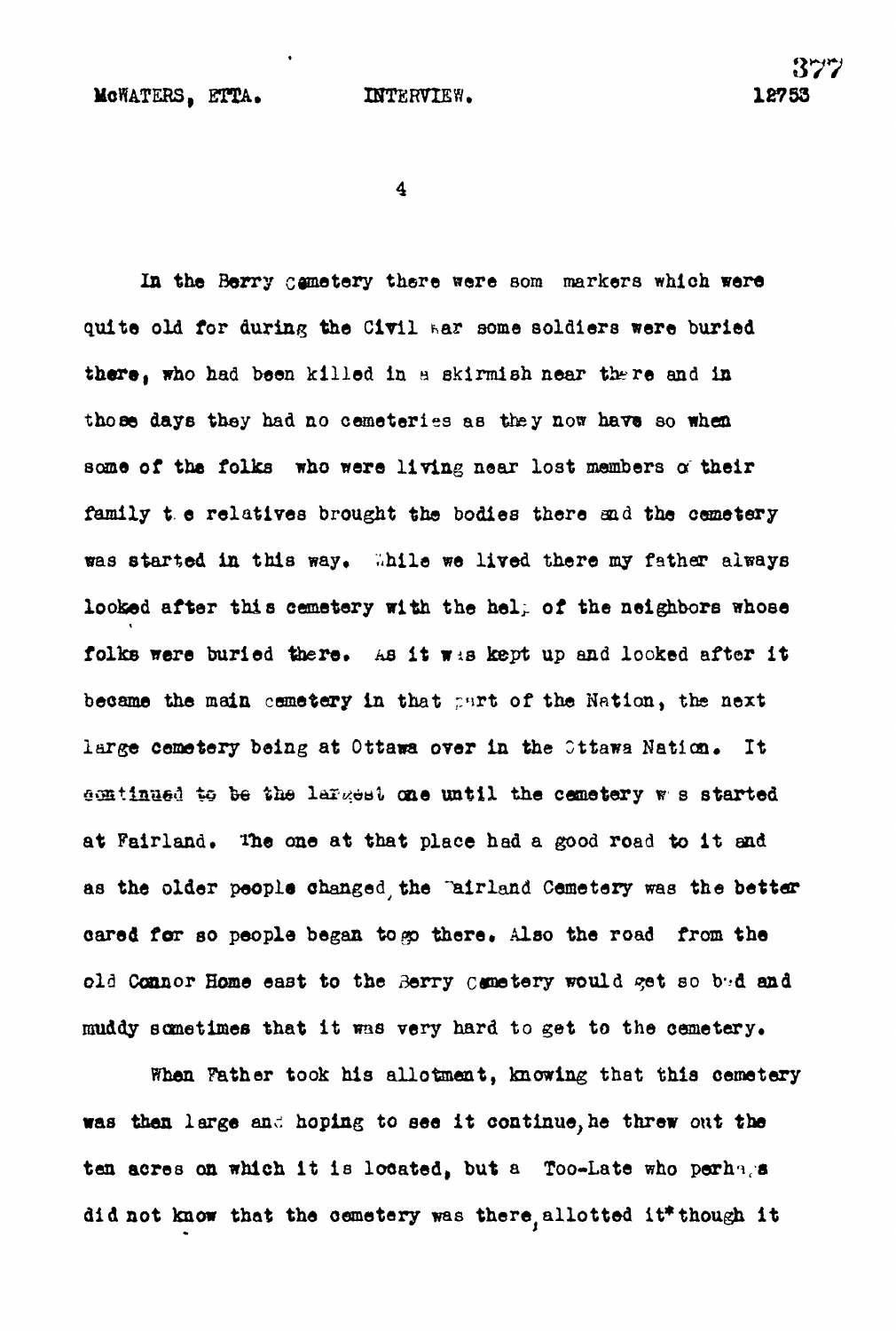$\overline{5}$ 

has been fenced from the rest  $\alpha$  the ten acres and it is still used and some bodies have been buried there this winter, but since the place has been fenced and the country sectionized, you have to go through the barn lot and around the field and through the woods to get to it now.

## Picnics.

There was a nice grove on the hill near the ferry and here many picnics have been held. Especially on the 4th of July, the neighbors would all bring their dinner in great big baskets and tubs. They would bring the entire families and they would drive here either in a wagon, a hack or once in a while some would come in a buggy or surrey. They would come eirly, and at noon the dinner would be placed on covers on the pround, often many families putting their dinners together and you woald see the men and children either standing or sitting together in groups until the ladies would h ve everything ready and then most often they, the ladies, would pass piled up plates around for people to help themselves, *or* perhaps some of the ladies would give to the children their part of the food. Some would bring their coffee but most people secured their drinking water from the near-by spring in a bucket that **they** had brought for that purpose»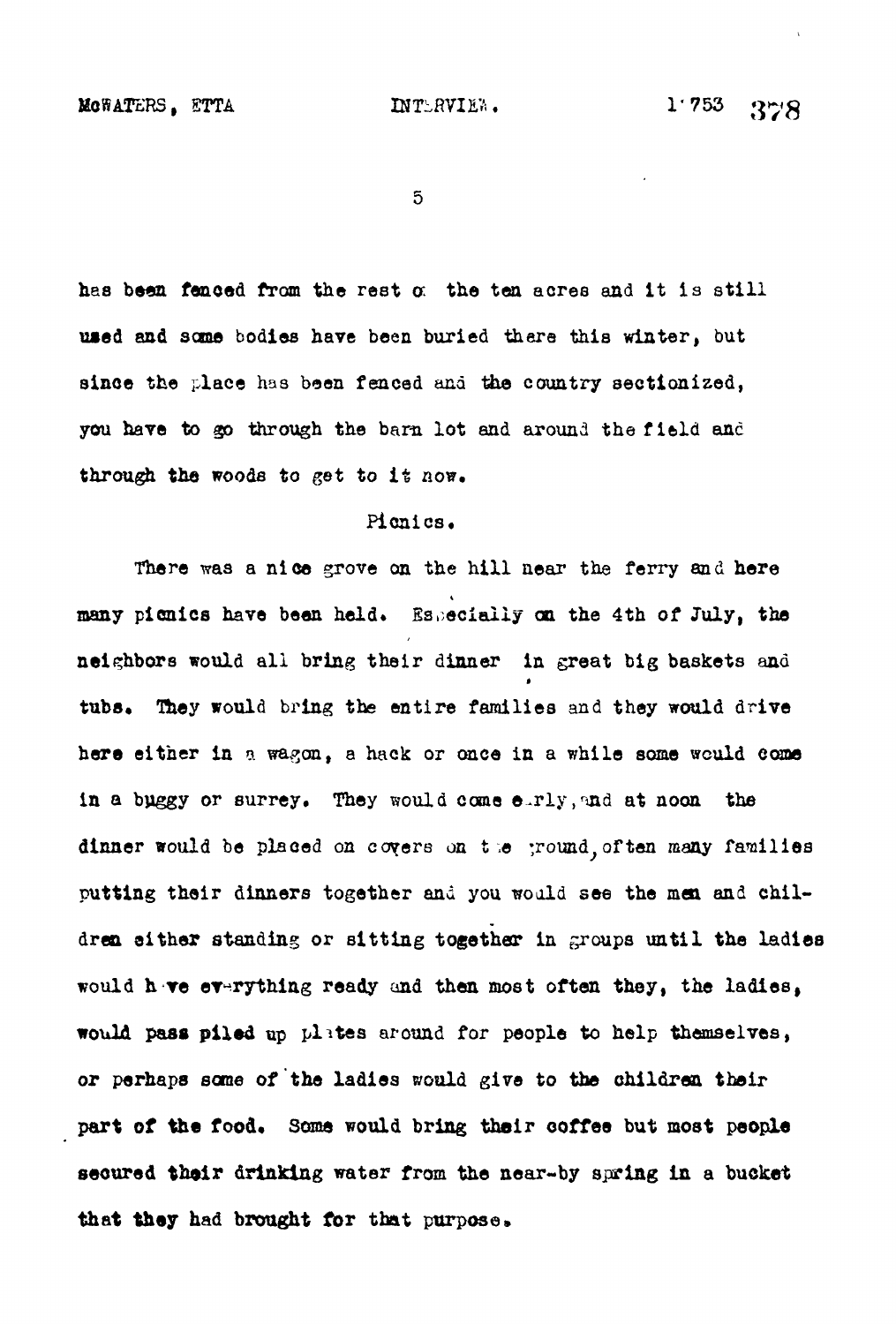6

 $S\$ ings, merry-go-rounds, sack, and potato races etc., provided amusement for the children. The ladies would perhajs gather together in groups visiting and also keeping on eye on the younger children. There was generally speech making by some person or persons to entertain the men. Often the spe ker would be someone from our own neighborhood and perhaps several men would talk during the day. If we children got home-made ice-cream and lemonade, we were happy,

Again on Decoration ay, there wis an all picnic here and then in ddition to the dinner on the -rounds we would have a pro  $r$ am, and some people would decorate  $\sim$  around the  $\gamma$ aves, but the day waa spent together and the whole neighborhood looked forward to it and enjoyed it. They did not have the opportunity to visit as tte folks have today# *Aoat* likely the man was using the horses on the farm and if the lady could spare the day to go visiting, she would usually h ve to walk to the neighbor's and carry a small child.

Another yearly event that wer looked forward to here was the ten-day yearly camp meeting held here in this grove each August. This was held by the Latter Day baints ind folks would come each year from a long distance, bring their families with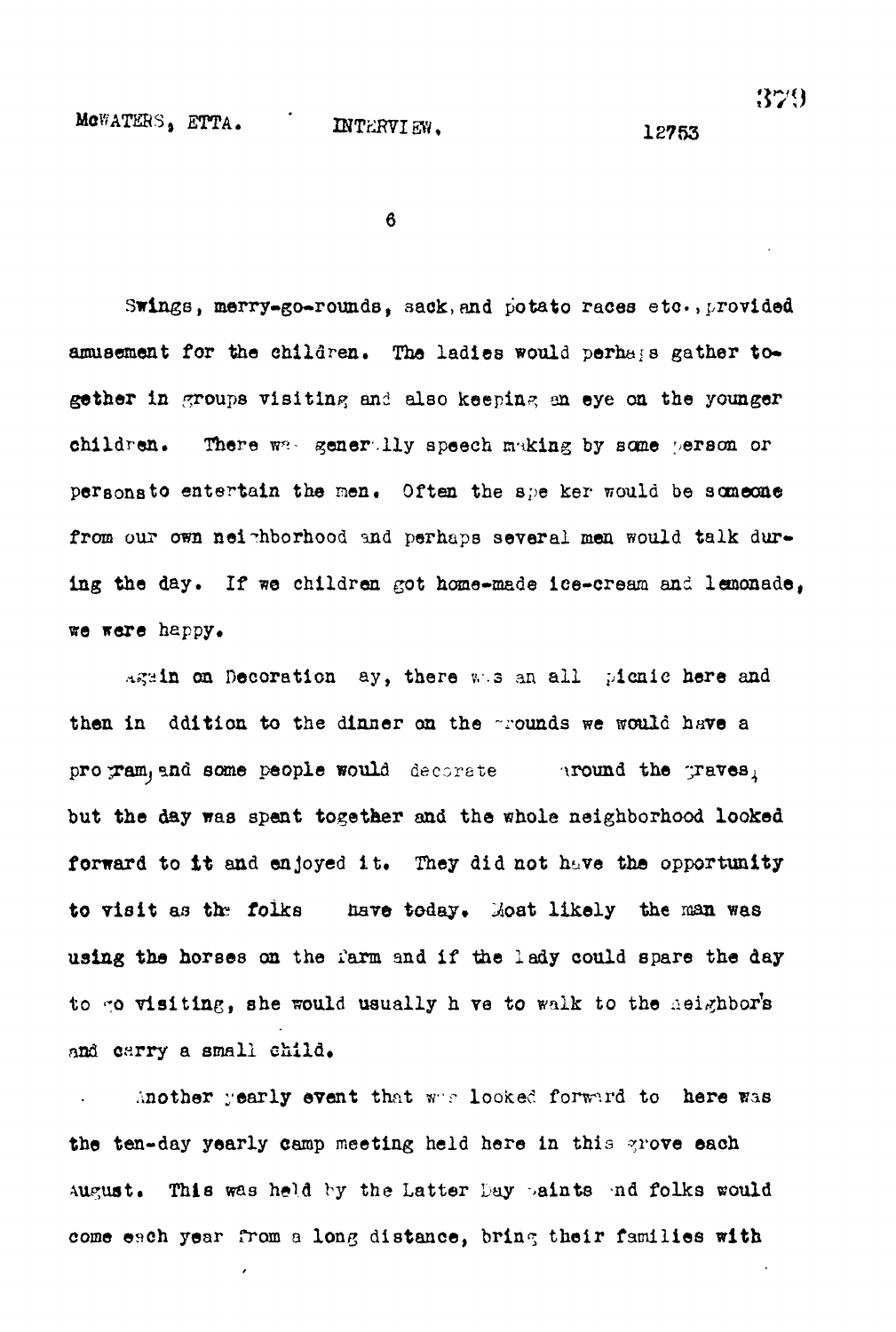$\mathbf{r}$ 

 $\overline{7}$ 

them, their tents and supplies and camp here and stay until **the mooting closed.**

**The men would build a large Brush Arbor and place boards** here for seats. These seats would have no backs and it was just too b .d if you got sleepy as you had no back to le n against. There were services each day and the service at night was often **a long one. The younger children could not keep awake and when they would go to sleep would be taken to their tents and put to bed and the parents of the children, nho k d just d iven over for** the meeting, would find a plece for them to sleep and often this was on some clean straw over which they would spread covers. We **had no electric lights and the arbor was most often lighted by** lanterns.

**I started to school at the nearby Ogeechee. That was be**fore the town was moved to Fairland ad then we had a school **building,a couple of stores, a post office, a marble factory,** a black-smith shop and several houses close around there. In **those days this little village of Ogeechee shipped much wheat, corn and oats and hay, '.s well as some cattle\***

On December 8, 1907, I was married to John H. MeWaters who **had come to this country from Fayetteville, Arkansas. We wero**